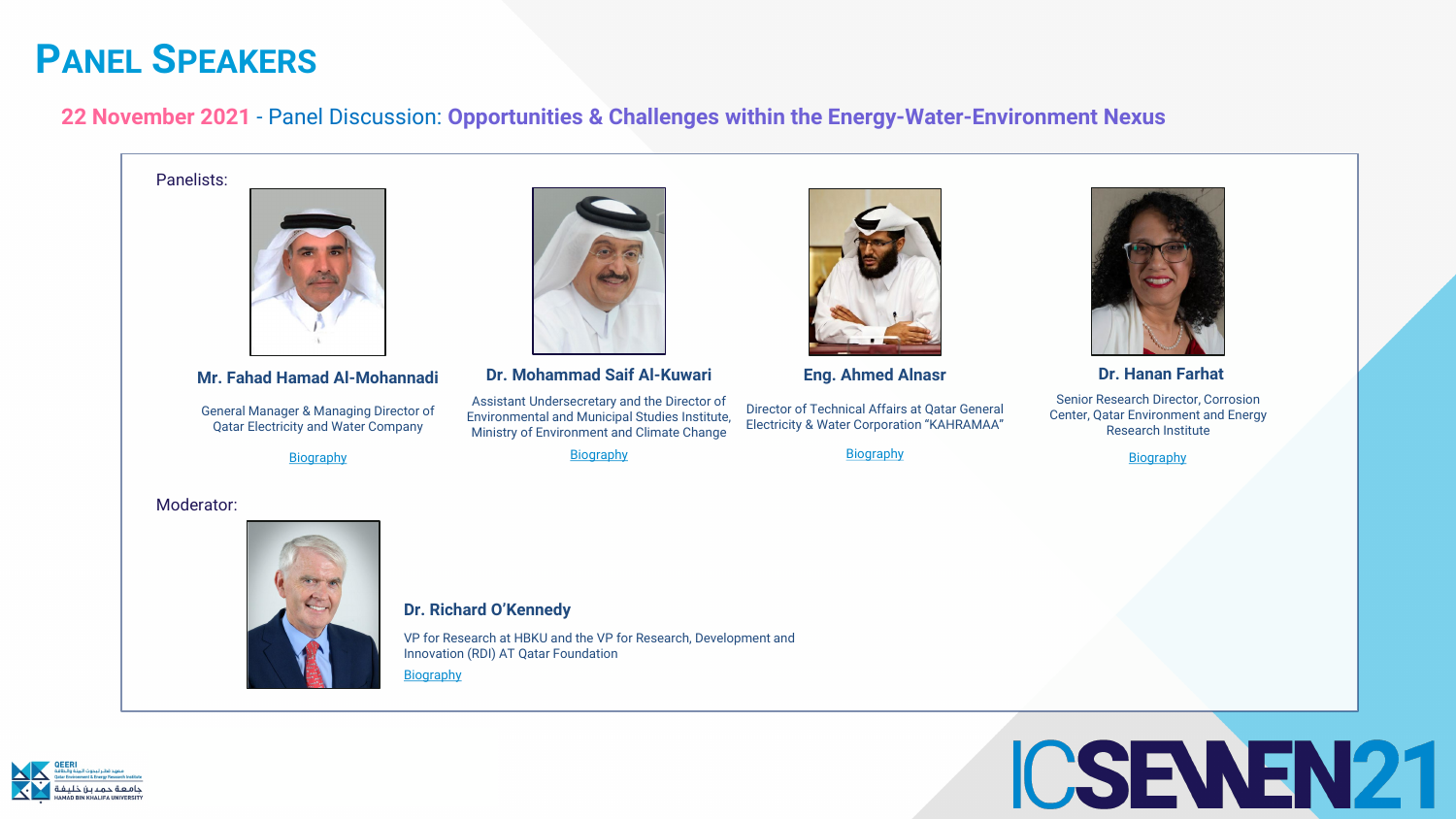



#### **22 November 2021** - Panel Discussion: **Food and Water Security in Arid Environments**

**[Biography](https://www.linkedin.com/in/nawied-jabarkhyl-08408458/?originalSubdomain=uk)** UK/Europe Correspondent at CGTN Europe (Supported by Al-Attiyah Foundation)

Panelists:



#### Moderator:



#### **Mr. Nawied Jabarkhyl**

**Dr. Masoud Jarallah Al-Marri**

Director of the Food Security Department at the Ministry of Environment and Climate Change

**[Biography](https://www.linkedin.com/in/masoud-almarri-6b171a13/?originalSubdomain=qa)** 

**Mr. Ghanim Al-Sulaiti**

Chief Executive Officer at Enbat Holdings, Qatar

**[Biography](https://www.enbatholdings.com/)** 



**Mr. Nasser Al-Khalaf**

Chief Executive Officer at Agrico, Qatar

**[Biography](https://www.linkedin.com/in/nasser-al-khalaf-9b52b8124/?originalSubdomain=qa)** 

# ICSEWEN21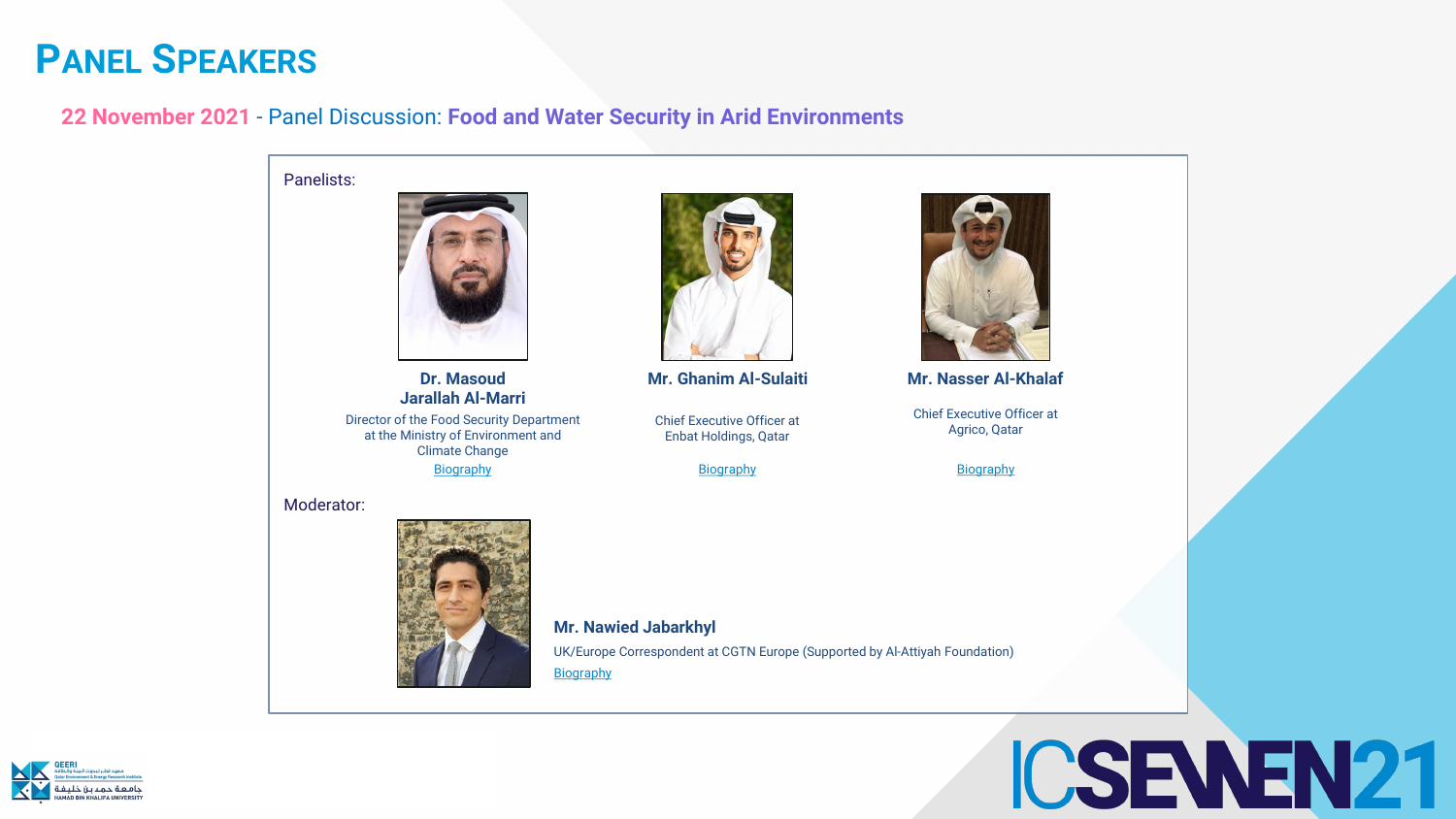

### **22 November 2021** - Panel Discussion: **Smart Sustainable Cities for Desert Climate**





**Ms. Nihal Mohamed Al Saleh**

Project Manager for Sustainable Cities, Qatar Foundation

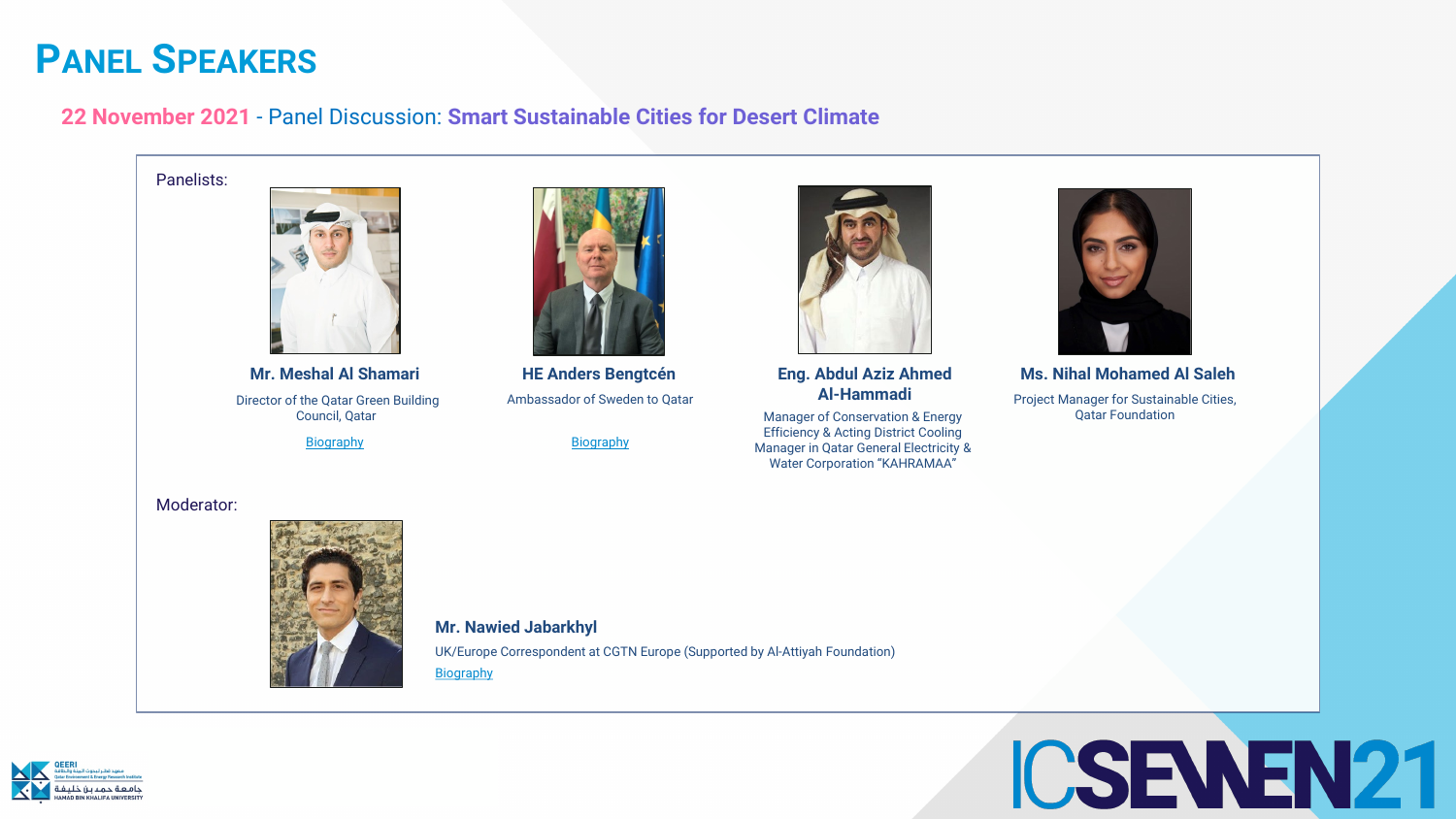#### **Mr. Howard Bevan**

Former Director of Energy and a Senior Advisor to the Board of Trustees at the Al-Attiyah Foundation.

**[Biography](https://www.linkedin.com/in/howard-bevan-15054b51/?originalSubdomain=uk)** 









**[Biography](https://www.stephen-cole.co.uk/about)** Presenter and correspondent of Al Jazeera English (supported by Al-Attiyah Foundation)

### **PANEL SPEAKERS**

#### **23 November 2021** - Panel Discussion: **Integrated Water Resources Management (IWRM) in Arid Regions**

#### Moderator:



#### **Mr. Stephen Cole**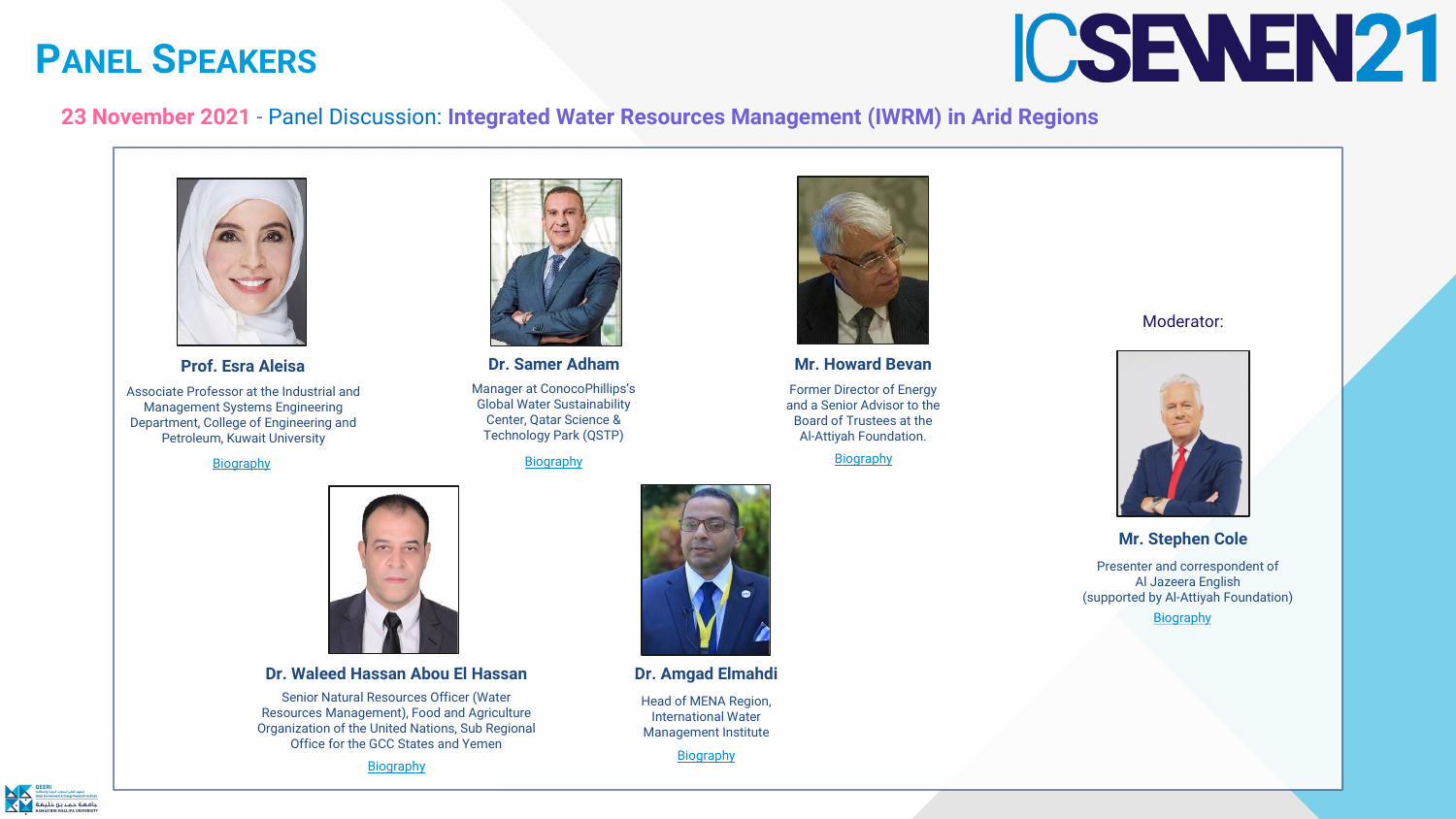#### **24 November 2021** - Panel Discussion: **Environmental Sustainability and Health Implications**









**Prof. Christine Loscher** Professor of Biotechnology and Associate Dean for Research at Dublin City University

**[Biography](https://www.sidra.org/about-us/governance-and-leadership/chief-executive-team/dr-barbro-friden)** 

#### Moderator:



**Mr. Axel Threlfall** 

Editor-at-Large, Reuters (supported by Al-Attiyah Foundation)

**[Biography](https://www.linkedin.com/in/axel-threlfall-10682813/?originalSubdomain=uk)**